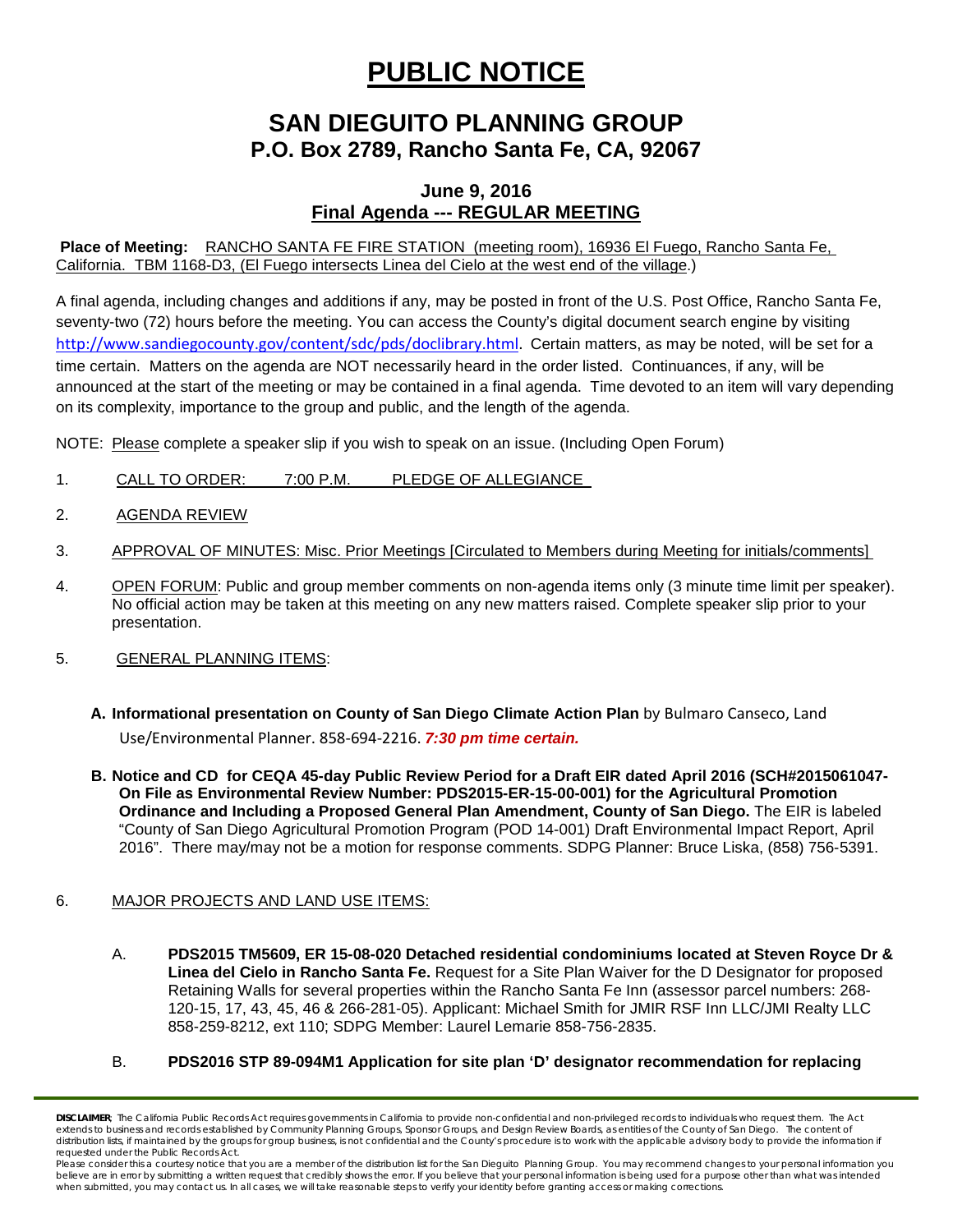**existing Delicias restaurant signage with new Ponsaty's signage at 6106 Paseo Delicias (APN 266- 271-20-00).** Applicant: TIPP Investments, LLC, represented by Jessica Engelman, [760-458-0023;](tel:760-458-0023) PDS Planner: Linda Vo, [858-495-5316;](tel:858-495-5316) SDPG member: Tim Parillo [415-238-6961.](tel:415-238-6961)

- C. **PDS2016 VAR-16-002 Application for a variance to reduce front yard setback from 10 feet to 5 feet at 19434 4th Place in Del Dios. APN 272-025-06 Trust Account No. 2055572-D-04010.** The proposal would permit a second story guest living quarters at an existing single-family dwelling unit and garage. Access would be provided by a driveway connecting to  $4<sup>th</sup>$  place. No earthwork is being proposed. Applicant: Janis Brown; PDS planner: Vincent Kattoula 858-694-3959; SDPG member: Nicholas Christenfeld 760-741-1953. **Continued until August 11<sup>th</sup>.**
- D. **PDS2014 STP-14-026 Site plan for 3,397 sf Single Family home and garage, tack room on 4.98 acres located at Avenida de Pompeii in Santa Fe Valley. APN 269-100-47.** County requests letter of opinion from SDPG regarding applicant's wish to have graded slopes surrounding home site instead of retaining walls under D2 guidelines. Applicant: Don Ayles of ERB Engineering representing Tom & Anne Bache 858-748-2130; PDS Planner: David Sibbet 858-694-3091; SDPG Member: Mid Hoppenrath 760- 747-1145.
- E. **PDS2016-AD-16-014, Administrative permit for Strauss Guest Living Quarters, 7008 El Vuelo Del Este, RSF, 92067, APN 267-030-38-00.** New guest quarters of 1,292 s.f. on 2.96 acre lot w/ existing 13,230 s.f. house and 1,055 s.f. garage, owners Matt and Iris Strauss, architect/point-contact G. Kellogg (Kelly) Crain II, (858) 792-7834. PDS Project Manager Conor McGee (858) 505-6523. SDPG Member: Joe Zagara 858-756-4211.
- F. **PDS2014 GPA 14-007, MUP 14-046, TM 5595, EB 14-08-17 Application for tentative map requiring a general plan amendment and major use permit for 56-unit, age-restricted condominium project located on 28.69 acres located at the northeast corner of Via de la Valle and Calzada del Bosque.**  APN #268-180-51-00, 268-180-01-00, 258-180-39,00 268-180-50-00 Applicant: Ali Shapouri on behalf of Larry Gene Mabee Revocable Trust & Golden Eagle Land Investment LP 858-756-8340; PDS Planner: Michael Johnson 858-694-3429; SDPG Member: Don Willis 481-1535 *Postponed until further notice.*
- G. **PDS2015 TPM 21229 Application for tentative parcel map on 16.17 acres with four parcels + remainder 2.24-acre parcel** located at 7722 Rancho Santa Fe View Court, Rancho Santa Fe. APN #265-380-24. Applicant: Doug Logan for H&J Devco, LLC 760-510-3152; PDS Planner: Michael Johnson 858-694-3429; SDPG Member: Tim Parillo 415-238-6961 *Postponed until further notice.*

### 7. ADMINISTRATIVE MATTERS:

- **A.** Community Reports<br>**B.** Consideration and co
- **B.** Consideration and comments on circulation mail
- **C.** Future agenda items and planning<br>**D.** Prospective & returning Planning G
- **D.** Prospective & returning Planning Group Members<br>**E.** Supply orders and reimbursement of expenses
- **E.** Supply orders and reimbursement of expenses

**NOTE: San Dieguito Planning Group needs new volunteers to fill vacancies on the planning group. This is an opportunity for you to participate in the preservation and responsible development of your community. If you wish to participate, we request you provide the chair with a current resume and attend 2 or 3 meetings, depending on our meeting schedule in the next few months.**

*DISCLAIMER; The California Public Records Act requires governments in California to provide non-confidential and non-privileged records to individuals who request them. The Act extends to business and records established by Community Planning Groups, Sponsor Groups, and Design Review Boards, as entities of the County of San Diego. The content of*  distribution lists, if maintained by the groups for group business, is not confidential and the County's procedure is to work with the applicable advisory body to provide the information if *requested under the Public Records Act.*

*Please consider this a courtesy notice that you are a member of the distribution list for the San Dieguito Planning Group. You may recommend changes to your personal information you*  believe are in error by submitting a written request that credibly shows the error. If you believe that your personal information is being used for a purpose other than what was intended<br>when submitted, you may contact us.